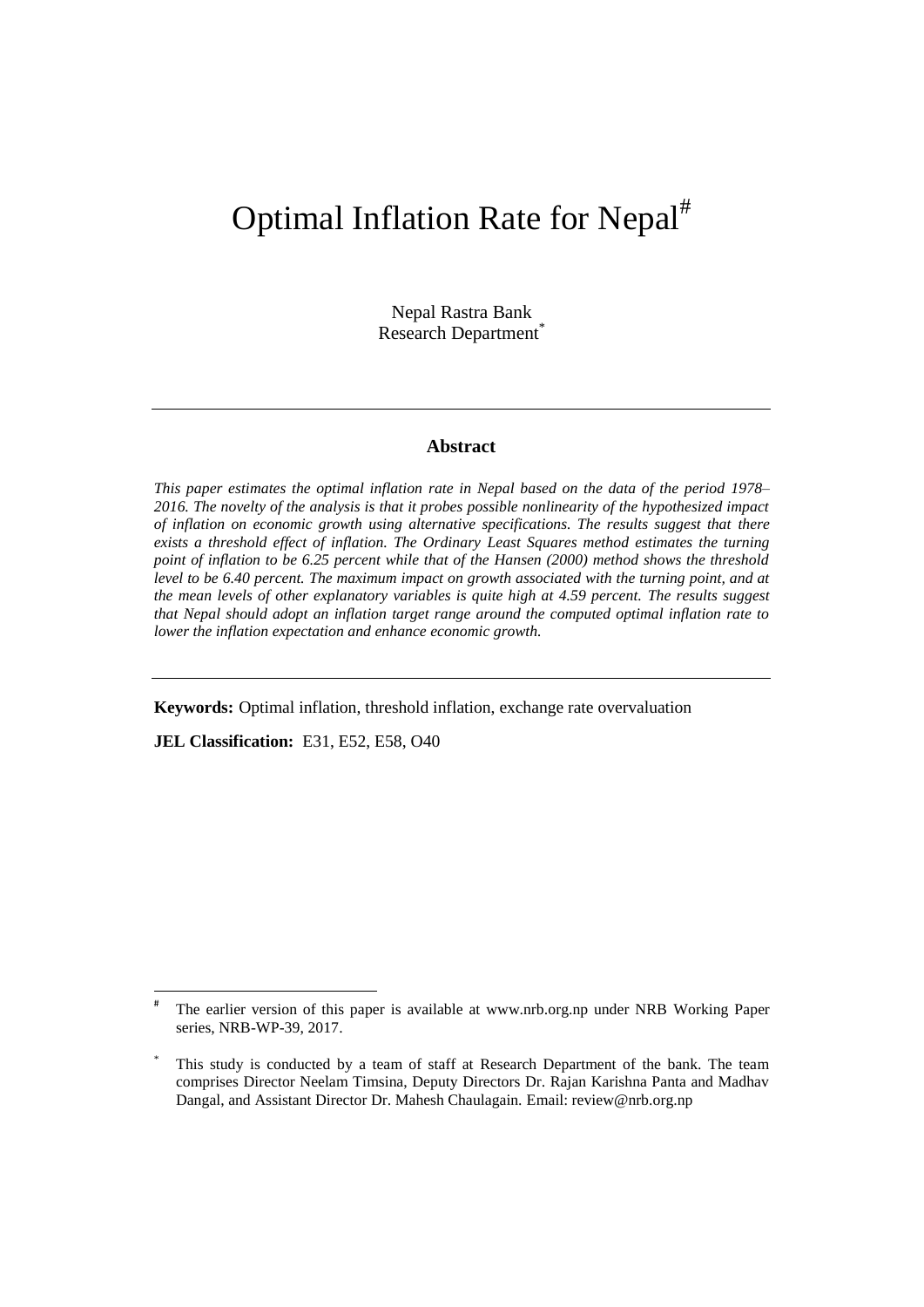## **I. INTRODUCTION**

The fundamental objective of monetary policy management in Nepal is the attainment of high and sustainable economic growth accompanied with price stability. As stipulated in the amended Nepal Rastra Bank (NRB) Act, 2016, NRB is entrusted with multiple objectives of ensuring price and financial stability and favorable balance of payments for sustainable development of the economy. Accordingly, NRB formulates appropriate monetary, foreign exchange and financial sector policies focusing on maintaining price, financial and external stability. In its annual monetary policy statement, NRB also mentions the target inflation rate for the ensuing fiscal year to anchor the inflation expectations at the targeted level.

High and persistent inflation and low economic growth have been major characteristics of Nepalese economy in recent years. In the last five years, the average inflation rate was 8.8 percent, which was higher than the projected inflation by 1.3 percentage point. Intercountry comparison of inflation in the South Asian Association for Regional Cooperation (SAARC) countries shows that Nepal has the highest rate of inflation except Bhutan and Pakistan coupled with low economic growth. The average annual economic growth rate for last five years was 3.4 percent.

High inflation distorts the optimal allocation of resources and retards growth, weakens the external competitiveness, and lowers the domestic financial savings among others (RBI, 2014). It also exacerbates the inflation expectations and creates inflationary spiral in the economy. Therefore, there is a consensus now that high inflation is bad for the economy and central banks around the world strive to fight against the high inflation and maintain it at low level.

However, question arises as to what is the low or the optimal level of inflation that does not adversely affect economic activities? Is it zero, above zero or somewhat higher? Even though there is a broad consensus among the economists and policymakers on the need to maintain inflation at a low level, they have not typically aimed for zero inflation (Billi & Kahn, 2008).

In this regard, maintaining the optimal inflation rate both for short term and mid-term is of paramount importance as it would support high and sustainable economic growth. The impact of alternative inflation objectives on the economic stability and overall economic well being should be understood clearly setting an appropriate inflation which maximizes welfare of the public (Billi & Kahn, 2008). Moreover, communication and making public aware of such optimal rate of inflation leads the central bank to focus all of its efforts to maintain inflation within this limit and enhance its policy effectiveness.

Nepal maintains a pegged exchange rate regime with India, and around two-thirds of its total trade takes place with India. Thus, Nepal's inflation is significantly influenced by inflation in India. Several empirical studies have shown that Nepal's inflation is largely determined by Indian inflation (Nepal Rastra Bank, 2007; Ginting, 2007; International Monetary Fund, 2011). In this context, the sustainability of the peg crucially depends on keeping the inflation rate close to that of India. The adoption of the flexible inflation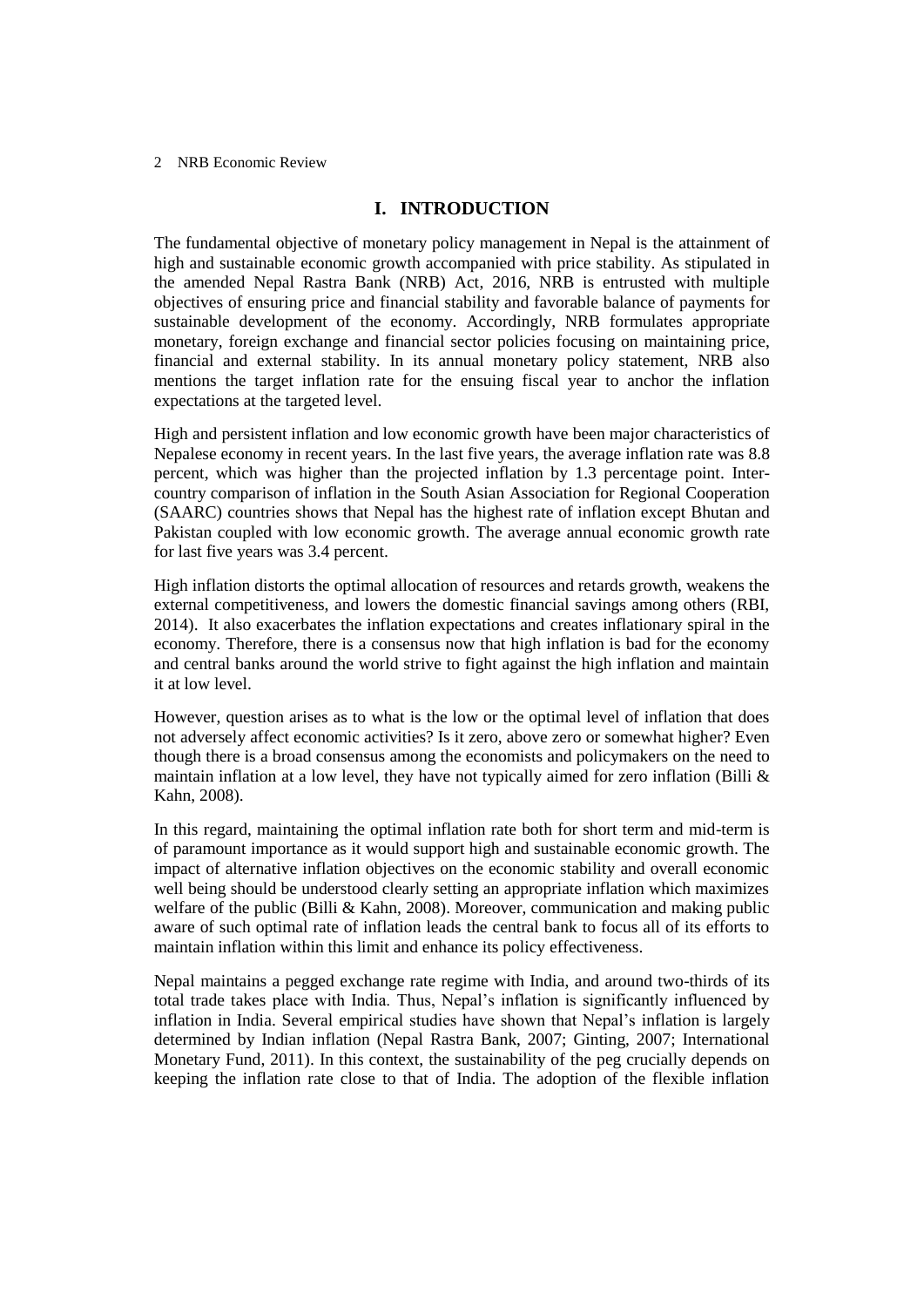targeting by India has also necessitates the adoption of a more proactive policy by the NRB in keeping inflation at a lower rate.

In this regard, very few studies have been carried out in Nepal (Bhatta, 2015; Bhushal & Silpakar, 2011). Both these studies use Khan and Shenhadji (2000) methodology which assumes the threshold level of inflation as exogenous. This study aims to contribute to the estimation of threshold inflation by adopting a more rigorous and alternative estimation techniques, where the threshold level is endogenous. Also, alternative estimation methods are used to assess the robustness of the results. The remainder of the study is organized as follows: the second section reviews the theoretical and empirical literature on the threshold level of inflation and the third section discusses the alternative theoretical models and derives the results with concluding observations.

## **II. THEORETICAL UNDERPINNINGS AND EMPIRICAL EVIDENCE**

This section provides review of theoretical and empirical literature on inflation and growth nexus. First, it discusses several theoretical postulates and major channels through which inflation affects growth. Second, it discusses the empirical literature on the optimal inflation rate focusing on developing countries.

There exists an extensive literature on theoretical and empirical studies regarding inflation and growth nexus. Classical theory views savings as the major ingredient for investment and growth. The classical dichotomy between real and nominal variables means that inflation only affects price level, and only the real factors influence economic growth.

The Keynesians apply Aggregate Demand (AD) and Aggregate Supply (AS) to illustrate output inflation relationship. According to this model, in the short-run, the AS curve is upward sloping which implies that stimulating the demand side of the economy affect both prices and output. Based on this concept, Keynesians advocate a positive relationship between inflation and output (Fabayo & Ajilore, 2006). The initial short- run trade-off between inflation and output results from the time inconsistent problem until it lures the producers into more output. However, in the long-run, the AS curve becomes vertical. The policy implication of vertical AS curve is that demand side policy no longer increase the level of output but only the level of price.

The monetarists argued that inflation persists in the economy when the supply of money exceeds the growth rate of the economy for a prolonged period. They challenged the Philips' argument of inflation and output trade-off and suggest that wages adjust accordingly as the workers anticipate the future rate of interest.

The neo-classical economists developed the portfolio management theory and propounded how individuals manage their wealth substituting current consumption for future consumption. Tobin (1965) suggested that inflation causes individuals to substitute out of money and into interest earning assets, which leads to greater capital intensity and promotes economic growth. It predicts the positive effect of inflation on economic growth.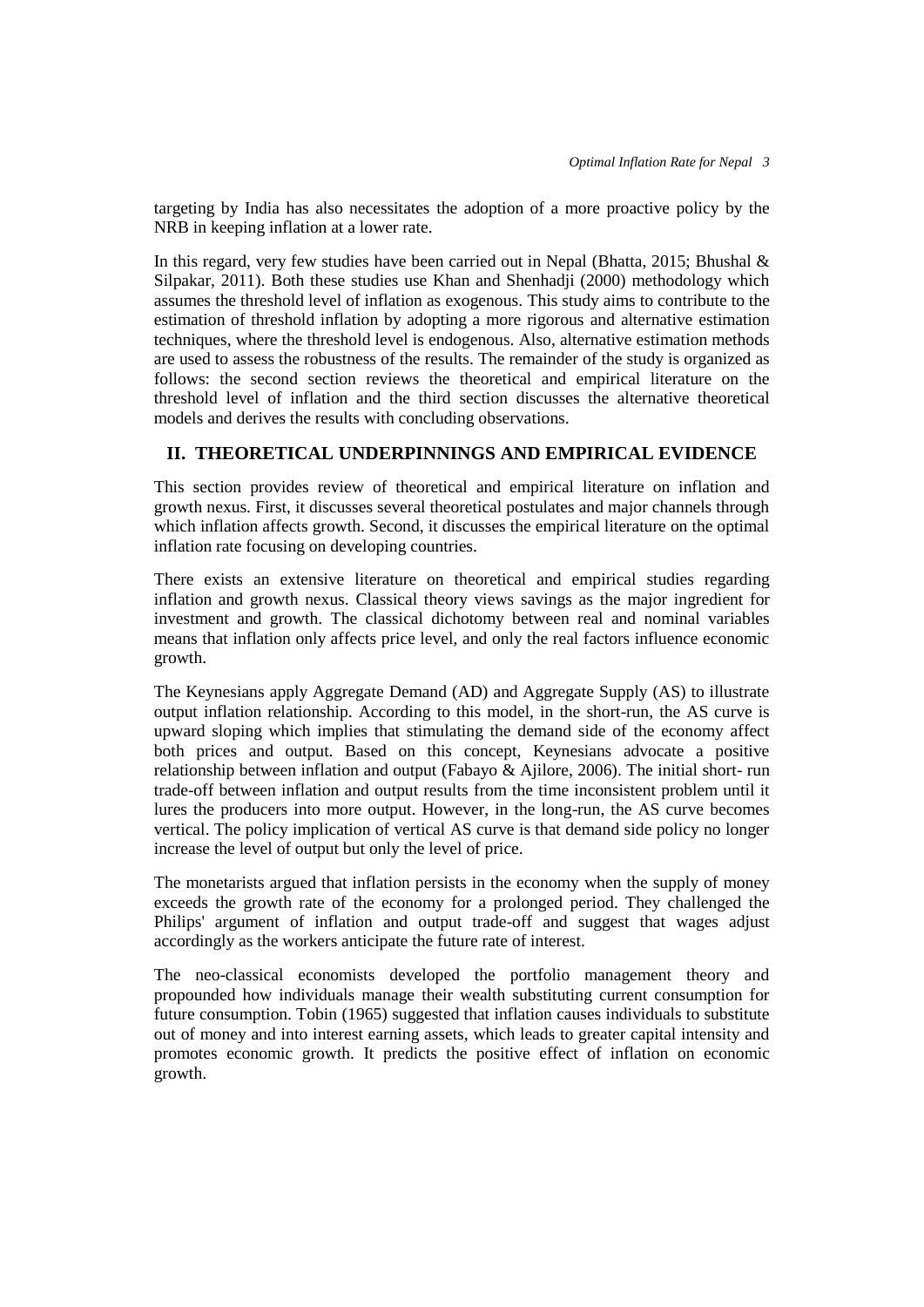On the other side, neo-Keynesian economists developed the concept of potential output also known as natural output and argued that inflation is determined by the actual level of output and level of unemployment. If the actual level of output is higher than its potential level and unemployment is below the natural rate, inflation accelerates that causes to shift in Phillips curve to outward indicating higher inflation with higher unemployment (Gordon, 1997).

Endogenous growth theories focus on endogenous factors namely economies of scale, increasing returns or induced technological change for economic growth. According to this theory, rate of return of the capital determines the level of economic growth. Thus, inflation induces substitution of goods to leisure which lowers the return on human capital and thereby reduces the return on all capital and the growth rate (Gillman, Harris, & Matyas, 2001).

Inflation can affect growth through financial intermediaries and transmission channels (Figure 1). First, high inflation can adversely affect the financial market development. Second, financial market development is associated with higher level and efficiency of investment (Li, Min, 2006).

## **Figure 1: Transmission mechanism from inflation to economic growth**



*Source: Li, 2006*

Summarizing the theoretical literature, Drukker et al. (2005) provides four major alternative predictions regarding the impact of inflation on output and growth. 1) No effect—there is no effect of inflation on growth as money is super-neutral with money in the utility function with money (Sidrauski, 1967), 2) Positive effect—Money is a substitute for capital, hence inflation has a positive effect on long-term growth (Tobin, 1965), 3) Negative effect—Money is complementary to capital in the cash in advance model causing inflation to have a negative impact on growth (Stockman, 1981), 4) Threshold effect—the effect of inflation on growth depends on the threshold level. Beyond the threshold level, inflation has a negative effect on growth due to its impact on financial market efficiency arising from informational asymmetries and exacerbating financial market frictions (Huybens & Smith, 1998).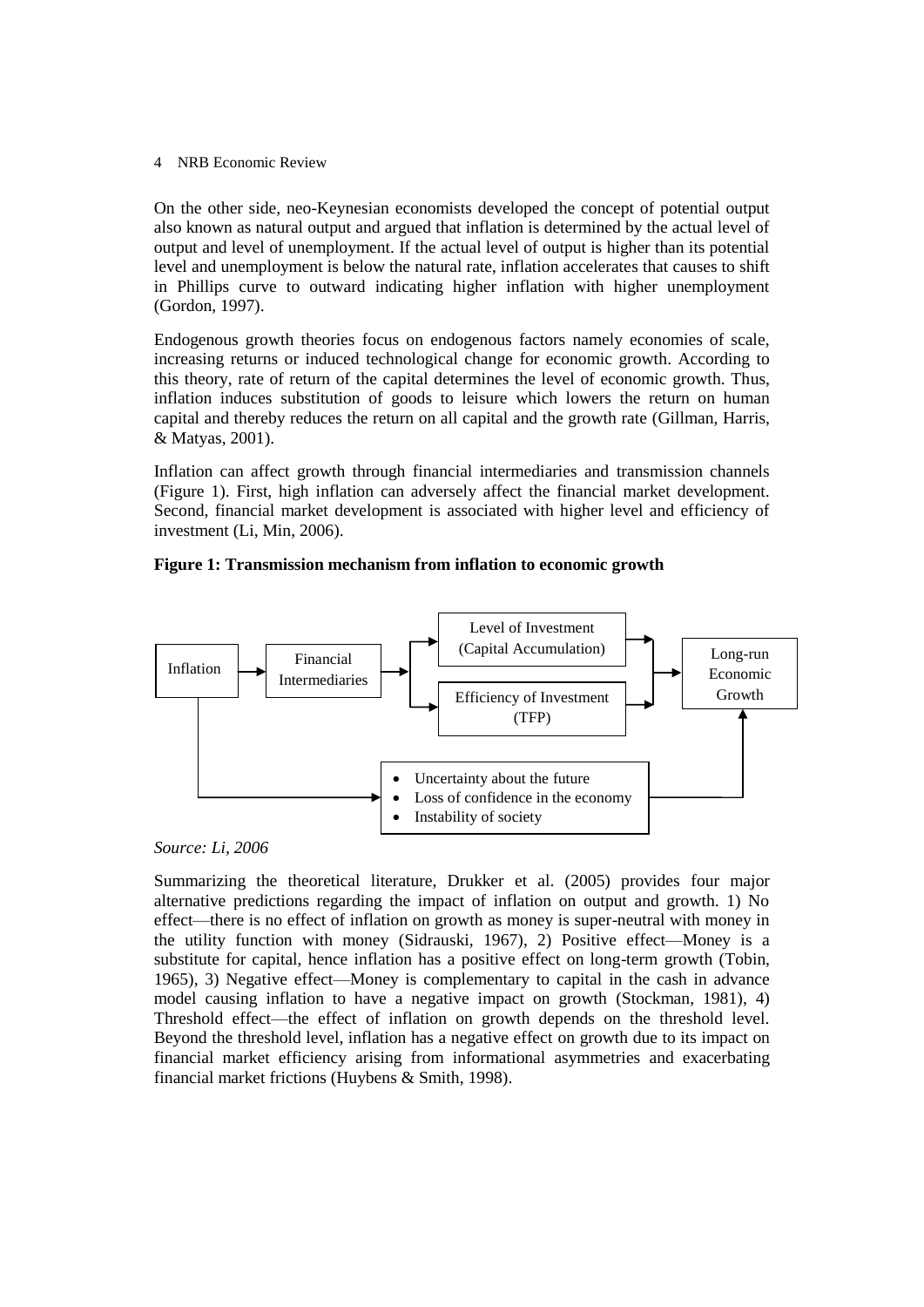## **III. EMPIRICAL EVIDENCE ON THRESHOLD INFLATION AND ECONOMIC GROWTH**

The optimal rate of inflation can be estimated on the basis of the threshold effects in the relationship between inflation and growth. Inflation below the threshold level supports economic growth and inflation above the threshold retards the economic growth. While the theoretical discussions point out the detrimental effects of 'very' high inflation, the empirical evidence on the appropriate or the optimal level of inflation is mixed. The empirical literature on the optimal inflation rate can be broadly classified into two groups. One group of literature analyses the cross-country data to estimate the average optimal inflation. The second group focuses on a specific country to derive the threshold rate of inflation. The literature also tends to distinguish between the optimal inflation rate in developing countries and advanced economies. For the advanced economies, there is a consensus that inflation rate between 1 to 3 percent corresponds to price stability while for the emerging and transition economies inflation in the range of 4 to 5 percent would be desirable (Reserve Bank of India, 2014).

Based on these theoretical underpinnings, a large number of empirical studies have been carried out. Several cross country and single country studies have demonstrated both the linear and nonlinear relationship between inflation and economic growth. The non-linear nexus depicts the threshold effects i.e., structural break point of inflation which has important policy implications to the central banks (Fisher, 1993).

A recent report by the RBI summarizes various empirical studies that have attempted to estimate the threshold inflation in India (Reserve Bank of India, 2014). Various studies using different methodologies and time periods suggest the threshold inflation in India ranges between 4 to 7 percent. The latest estimation for the threshold effect in India using the logistic smooth transition (LSTR) model suggests the upper bound for India to be at around 6 percent (Reserve Bank of India, 2014). Based on this seminal study, India adopted flexible inflation targeting, with the objective of gradually reducing inflation and fixing the inflation target of 4 percent with a band of +/- 2 percent.

One of the most often cited and replicated studies by Khan and Senhadji (2001) estimates the threshold inflation using a balanced panel data from 1970 to 2003 for both developing and advanced countries. The authors estimate the threshold inflation for developing countries to be between 10.62 percent and 11.38 percent beyond which inflation significantly slows growth. The threshold inflation for advanced countries is estimated to be much lower between 0.89 percent and 1.11 percent (Khan & Senhadji, 2001).

There are several empirical studies on the threshold inflation for an individual country. These studies employ various time periods and methodology to estimate the threshold inflation. Table 1 provides a summary of literature review on the empirical estimates of inflation.

There are very few empirical studies in Nepalese context to understand the relationship between inflation and output growth. Using the time series data of growth rate of GDP and inflation for the period of 1975 to 2010, the study by Bhusal and Silpakar (2011)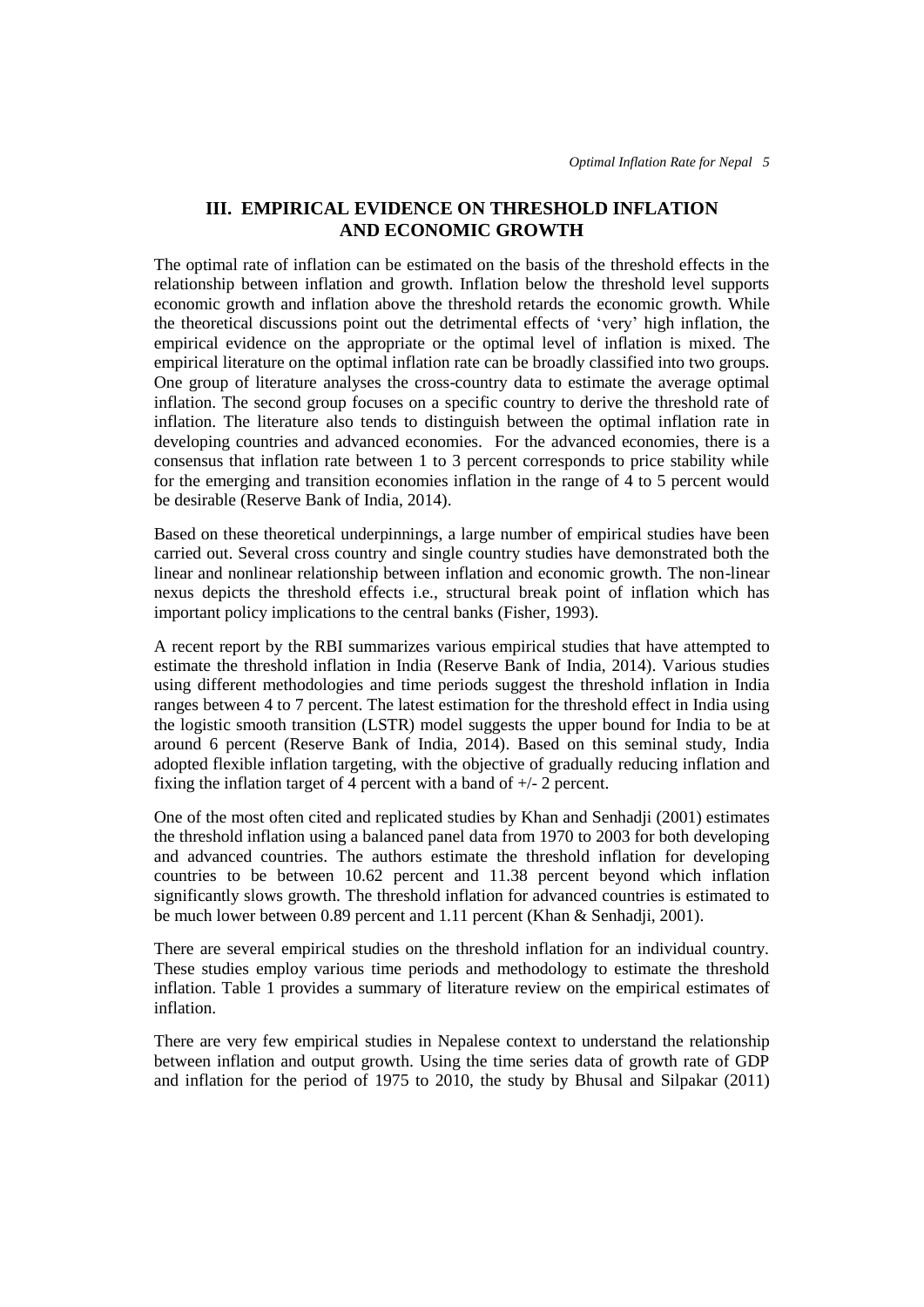have estimated 6 percent inflation as the threshold inflation level for Nepal. This study includes inflation as a single independent variable in the growth equation. However, the overall model is not robust and it has not examined the significance of the existence of the threshold. Bhatta (2015) estimates the threshold level of inflation employing the methodology of Sarel (1996) and Khan and Senhadji (2001). This study estimates 6 percent inflation as a threshold for Nepal.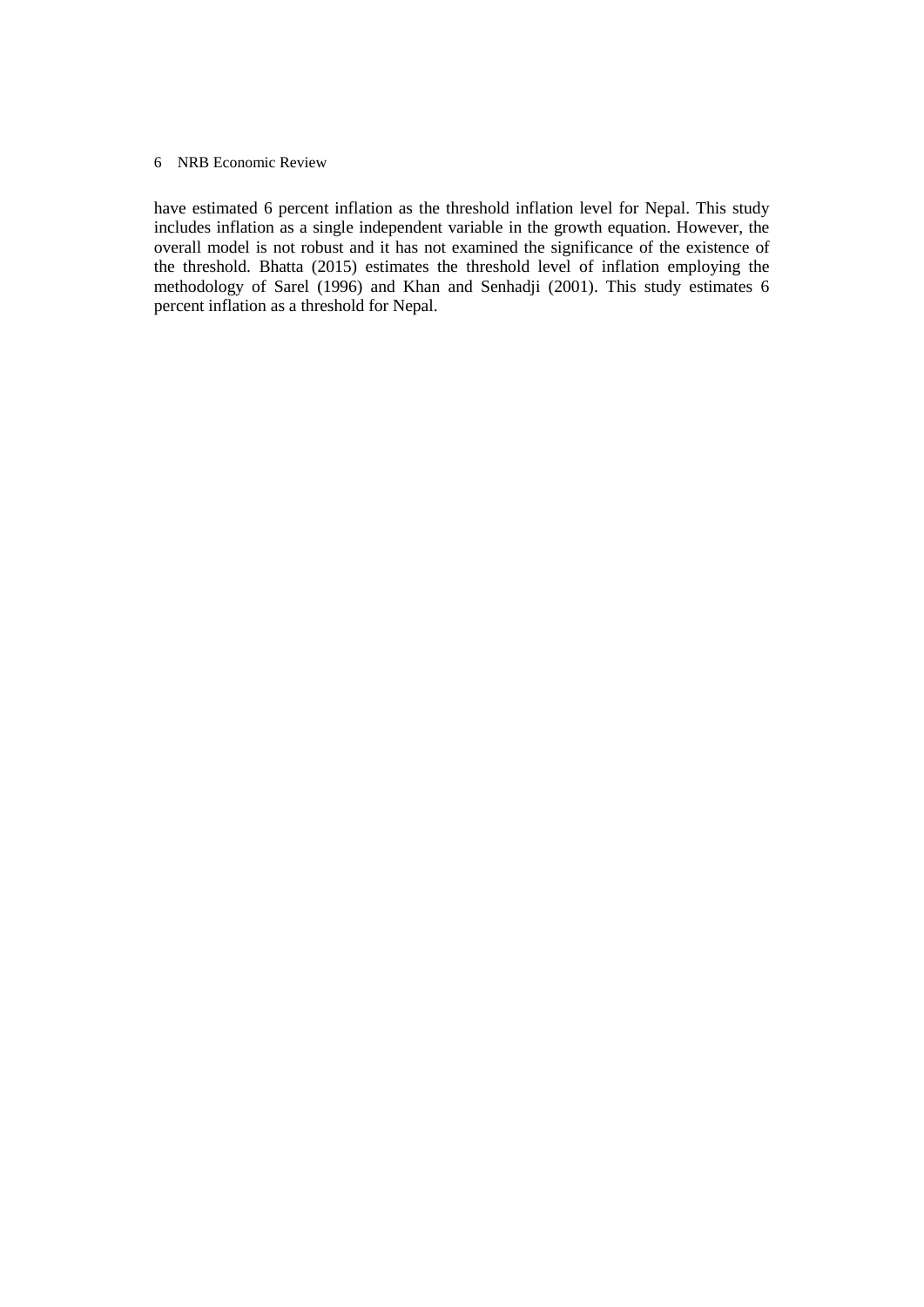| <b>Study</b>                                                                        | Country                                                                    | <b>Period</b>                      | <b>Variables</b>                                                                                                                                                                                                                                        | <b>Threshold</b>                                                                         | Methodology                                                                                                    |
|-------------------------------------------------------------------------------------|----------------------------------------------------------------------------|------------------------------------|---------------------------------------------------------------------------------------------------------------------------------------------------------------------------------------------------------------------------------------------------------|------------------------------------------------------------------------------------------|----------------------------------------------------------------------------------------------------------------|
| Hosny Amr Sadek and<br>Mohtadi Hamid (2014)                                         | Egypt                                                                      | 1981-2009                          | Log of: GDP growth, Inflation, Inflation <sup>2</sup> , Gross fixed<br>capital formation, Credit to the private sector, Trade,<br>openness, Govt. consumption expenditure, Nominal<br>exchange rate, Population growth rate.                            | 12%                                                                                      | Threshold regression by<br>Hansen (2000)                                                                       |
| Khan Mohsin S. and<br>Senhadji Abdelhak S.<br>(2001)                                | 140 countries<br>comprising both<br>industrial and<br>developing countries | 1960-1998                          | Log of: GDP growth rate, CPI inflation, GDP percapita,<br>ratio of gross domestic investment to GDP, Population<br>growth, growth rate of the TOT, five year std.dev. of<br>TOT.                                                                        | 1-3 percent for<br>Industrial countries<br>and 11-12 percent for<br>developing countries | Threshold regression                                                                                           |
| Bhatta Siddha Raj<br>(2015)                                                         | Nepal                                                                      | 1975-2014                          | Real GDP, Inflation, Population growth, Export<br>income, total investment                                                                                                                                                                              | 6 percent                                                                                | Threshold regression by<br>Khan and Senhadji (2001)<br>and Sarel (1996)                                        |
| Yabu Nicas and Kessy<br>Nicholsus J. (2015)                                         | Kenya, Tanzania<br>and Ugands                                              | 1970-2013                          | Growth rate of real GDP, Inflation, Population growth<br>rate, Investment to GDP ratio, Credit to GDP ratio,<br>Total trade to GDP ratio, FDI to GDP ratio and one<br>dummy variable which takes zero during price control<br>regime and one elsewhere. | Kenya 6.77 percent,<br>Tanzania 8.80 percent,<br>Uganda 8.41 percent.                    | Pollin and Zhu (2005)                                                                                          |
| Leshoro Temitope L.A.<br>(2012)                                                     | South Africa                                                               | 1980:02-<br>2010:03                | Growth rate of real GDP, Inflation, Investment to GDP<br>ratio, percentage change in the TOT.                                                                                                                                                           | 4 percent                                                                                | Threshold regression by<br>Khan and Senhadji (2001)                                                            |
| Frimpong Joseph<br>Magnus and Oteng-<br>Abayie Eric Fosu (2010)                     | Ghana                                                                      | 1960-2008                          | Growth rate of gross domestic investment as percentage<br>of GDP, Growth rate of aggregate labour force, growth<br>rate of TOT, and growth rate of money supply.                                                                                        | 11 percent                                                                               | Threshold regression<br>model developed by Khan<br>and Senhadji (2001)                                         |
| Mubarik Yasir Ali<br>(2005)                                                         | Pakistan                                                                   | 1973-2000                          | Growth rate of real GDP, Inflation, Population growth<br>rate, Investment growth rate.                                                                                                                                                                  | 9 percent                                                                                | Threshold regression<br>model developed by Khan<br>and Senhadji (2001)                                         |
| Fabayo and Ajilore<br>(2006)                                                        | Nigeria                                                                    | 1970-2003                          | Lagged inflation, investment                                                                                                                                                                                                                            | 6 percent                                                                                | Threshold regression by<br>Khan and Senhadji (2001)                                                            |
| RBI (2014)                                                                          | India                                                                      | 1996/97-<br>2012/2013              | Real GDP, rupee/dollar exchange rate, weighted<br>average call money rate                                                                                                                                                                               | $4\pm 2$ percent                                                                         | <b>Logistic Smooth Transition</b><br>Regression, Threshold<br>Vector Autoregression                            |
| Bhusal Tara Prasad and<br>Silpakar Sajana (2011)                                    | Nepal                                                                      | 1975-2010                          | Growth rate of GDP, Inflation                                                                                                                                                                                                                           | 6 percent                                                                                | Threshold regression by<br>Khan and Shenhadji (2001)                                                           |
| Kannan R. and Joshi<br>Himanshu (1998)                                              | India                                                                      | 1981/82-<br>1995/96                | Real GDP growth, total investment to GDP ratio, real<br>agricultural growth, net terms of trade and WPI<br>inflation.                                                                                                                                   | 6 percent                                                                                | Threshold regression by<br>Sarel (1997)                                                                        |
| Mohanty, Deepak,<br>Chakraborty, A. B.,<br>Das, Abhiman and John,<br>Joice $(2011)$ | India                                                                      | O1:1996-97<br>to $Q3$ :<br>2010-11 | GDP growth and Inflation                                                                                                                                                                                                                                | $4.5 - 5.5$ percent                                                                      | Three different methods<br>proposed by Sarel (1996),<br>Khan and Senhadji (2001)<br>and Espinoza et al. (2010) |

## **Table 1: Summary of Literature Review**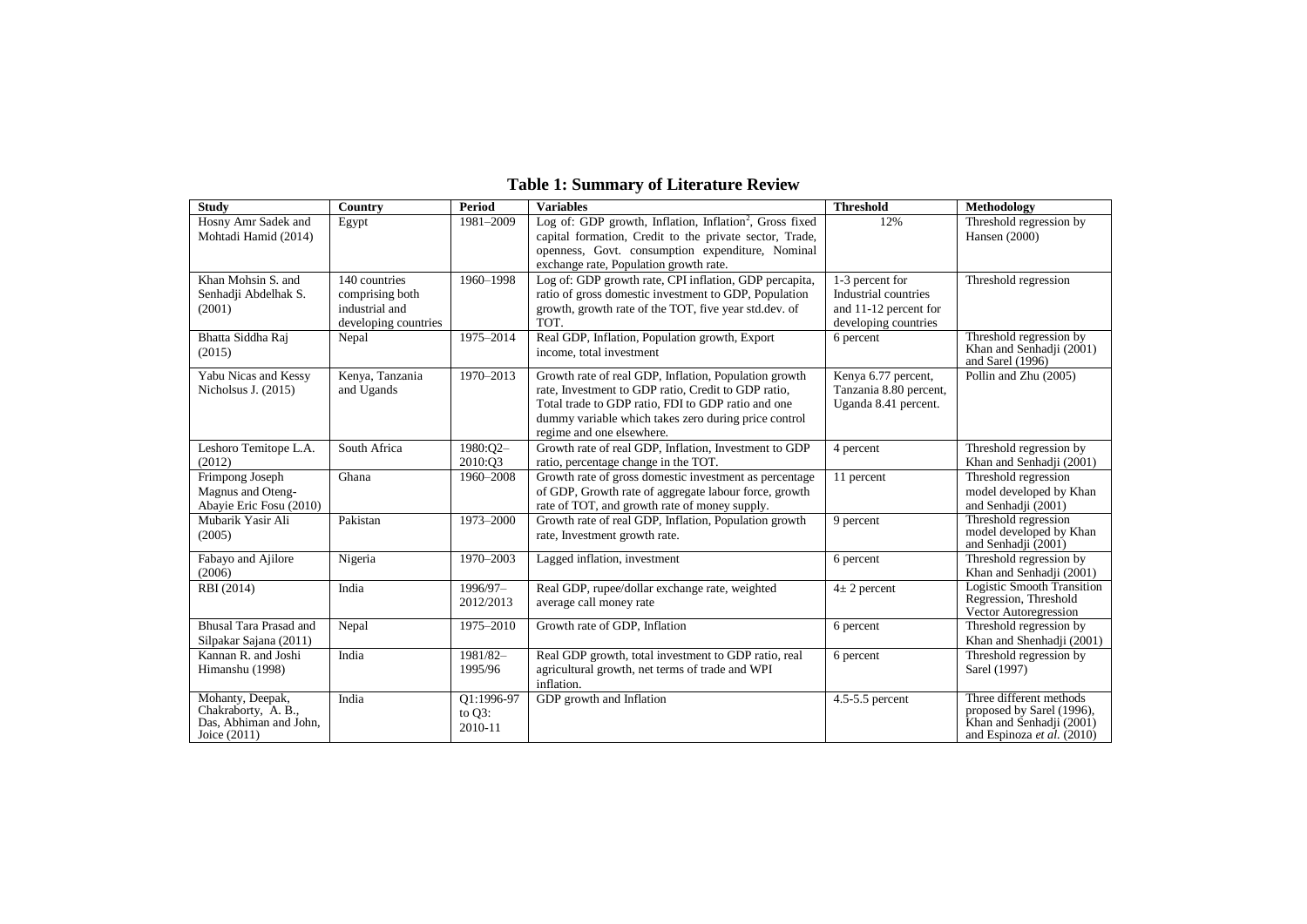## **IV. EMPIRICAL ESTIMATION OF THRESHOLD INFLATION**

This section undertakes the empirical estimation of the threshold inflation in Nepal. First, based on the theoretical underpinnings of the growth model, an empirical model is postulated. Second, the model is estimated using the ordinary least squares (OLS) method and threshold estimation technique recently developed by Hansen (2000).

## **4.1 Model and Estimation Method**

The model specification is based on the augmented Solow-Swan growth model (Mankiw et al. 1992). The model incorporates the human capital, apart from the inputs of labour and physical capital in the neo-classical growth model (Mankiw, Romer, & Weil, 1992; Spolaore & Wacziarg, 2013).

In recent times the empirical literature on growth has moved from the 'proximate' determinants to 'deep' determinants which impact on the resource endowment and productivity growth (Spolaore & Wacziarg, 2013; Rodrik, 2003). 'Deep' determinants of growth focus on various factors such as : (a) geography; (b) trade integration; and (c) institutions (Rodrik, 2003). However, due to unavailability of data on geographic and institutional variables, We confine the analysis to trade integration only.

The next important question is concerning the choice of the other explanatory variables. The empirical studies on the determinants of growth utilize a host of explanatory variables including inflation rate (Barro, 1997; Bosworth & Collins, 2003; Sala-i-Martin, 1997). The choice of the explanatory variables in this study is chosen both based on the empirical growth literature and data availability in Nepal. The reduced form of growth equation to be estimated is as follows:

```
gdppcg_t = \alpha y_{t-1} + \gamma_1 inf_t + \gamma_2 inf_t^2dummv + \varepsilon_t.......... (1)
```
where  $gdppcg_t$  = real GDP per capita growth. The explanatory variables are as follows (with the postulated signs of the regression coefficients of the corresponding variables in parentheses):

| $y_{t-1}(-)$ | $=$ lagged real GDP per capita (in log),                               |
|--------------|------------------------------------------------------------------------|
| $inft(+)$    | $=$ percentage change of Consumer Price Index in Nepal (inflation),    |
| $inf_t^2(-)$ | $=$ inflation squared,                                                 |
|              | $sav\_gdp_t$ (+) = savings to GDP (percent),                           |
|              | $life_t (+)$ = life expectancy at birth,                               |
|              | <i>open_gdp<sub>t</sub></i> (+) = trade openness (total trade to GDP), |
|              | <i>over_exch<sub>t</sub></i> (-) = exchange rate overvaluation,        |

dummy represents the dummy variables to capture the episodes of devaluation (1981, 1986, 1992) of Nepalese rupees and political events (1987, 2009) that contributed to high inflation.

The initial or the lagged level of per capita GDP captures the conditional 'convergence effect' or the catch-up effect. The coefficint of initial per capita GDP is expected to be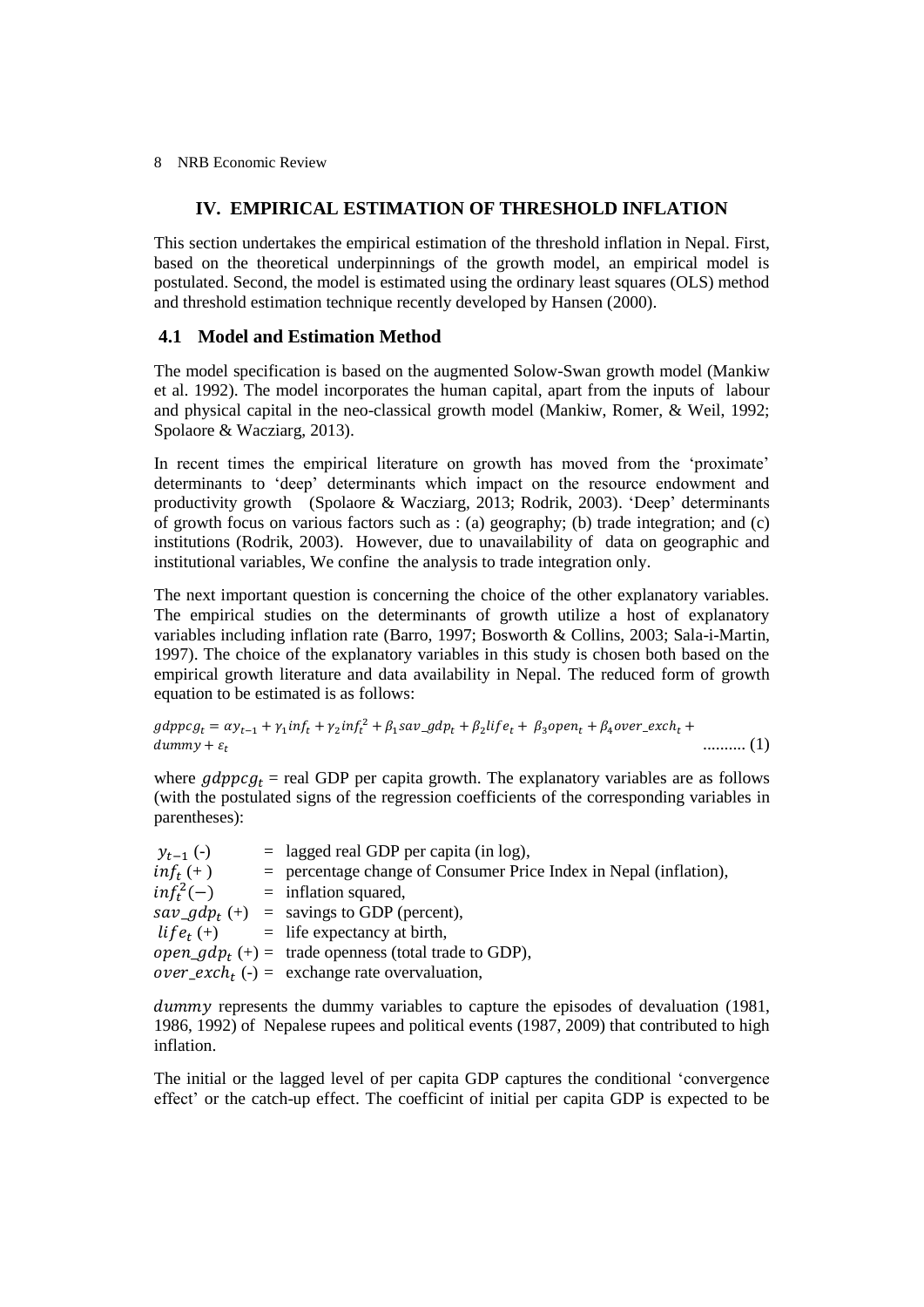negative because convergence hypothesis postulates that poorer countries tend to grow faster compared to richer countries. Another explanatory variable, savings-to-GDP ratio is regarded as a crucial determinant of growth. According to the Harrod-Domar growth model increasing the savings rate will increase the growth of output by increasing investment (Harrod, 1939; Domar, 1946). Moreover, savings attract foreign investors by opening opportunities for the domestic investors for equity participation in the joint venture (Aghion et al. 2009). Trade openness, which is also taken as a proxy for trade liberalization, has also been widely used in the empirical literature as one of the determinants of economic growth. Nepal embarked on a journey to liberalize the economy in the late 1980s, with major reforms on trade fronts. Consequently, total trade gradually increased, which potentially has helped to spur productivity growth. Similarly, life expectancy captures the level of human capital.<sup>1</sup>

The degree of exchange rate overvaluation is also included as an explanatory variable in growth model<sup>2</sup>. In an influential paper, Rodrik (2008) argues that undervaluation of the currency stimulates economic growth and overvaluation is associated with slow growth. He derives the index of undervaluation by taking the difference between the actual real exchange rate and the Balassa-Samuelson-adjusted rate. Due to large number of outmigrants in Nepal, per capita income can not capture the productivity gain. We therefore, adjust the formula for undervaluation/overvaluation by using net foreign assets as a proxy of productivity of labour force working abroad. The degree of overvaluation/undervaluation is defined as the portion of real effective exchange rate that is not explained by the GDP per capita growth and the growth in the net foreign assets.

$$
growth\_reer_t = \alpha + \beta GDPPC\_growth_t + NFA\_growth_t + \varepsilon_t \quad \quad \dots \dots \dots \tag{2}
$$

Where,  $growth\_reer_t =$ growth rate of real effective exchange rate index,  $GDPPC\_growth$ =GDP per capita growth,  $NFA\_growth$ =growth in net foreign assets. Thus, the degree of over/undervaluation is obtained by the difference between the actual and the predicted values (that is the *residuals*) of real effective exchange rate. We expect the sign of this variable to be negative.

The model includes the quadratic term for inflation to examine the possible non-linear and threshold effect of inflation on growth. Low level of inflation can be beneficial to growth as it provides an incentive to producers, but once it surpasses a certain threshold it might have negative effect on growth due to uncertainty and distortion of the price signals for efficient allocation of resources.

Then the turning point implied by the inflation-growth relationship is estimated using the formula for the quadratic equation. Specifically, the turning point is estimated by setting the first partial derivative of Equation 1 to zero:

 $\ddot{\phantom{a}}$ 

<sup>1</sup> The Penn World Table Version 9 estimates the "Human Capital Index". However, the data are not available for the recent two years.

<sup>2</sup> I am thankful to Madhav Dangal for suggestion to include this variable.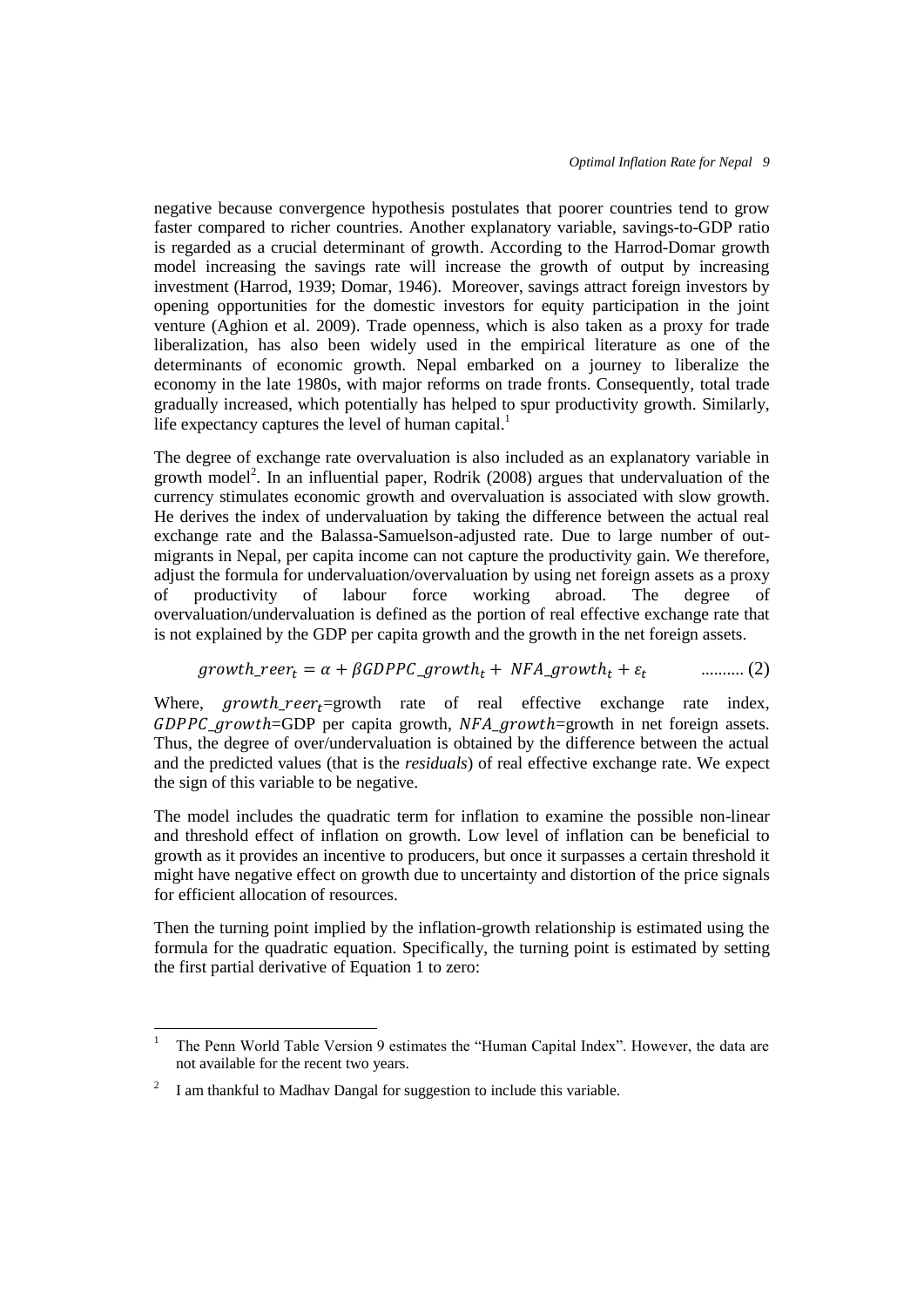1

$$
\frac{\partial (gdppcg_t)}{\partial (inf_t)} = 0
$$
, which implies,  $inf^* = -\frac{\gamma_1}{2\gamma_2}$ .

The significance of the turning point is estimated based on the Wald test for confidence interval using the delta method (Cameron & Trivedi, 2009). Due to the presence of squared inflation term, the main effect or the marginal effect of inflation and its significance is also reported in the regression estimations.

The growth rate associated with the estimated inflation turning point is also important as statistical significance of the turning point may not be economically significant. Thus, the maximum growth rate is also estimated at the turning point of inflation and mean values of the other explanatory variables. The significance of the maximum impact is also tested using the delta method.

The ordinary least squares (OLS) method is used to estimate the model. Augmented Dickey Fuller test, Phillips Perron test and Dickey-Fuller Generalized Least Squares (DFGLS) tests are used to test for the unit roots of the variables before estimating the regression. In order to avoid the spurious regressions, appropriate transformation of the variables is performed to make the variables free from unit roots. In order to account for the time series nature of the data, the standard errors are adjusted using the heteroskedasticity and autocorrelation consistent (HAC) Newey-West estimator up to some lag (Newey & West, 1987).<sup>3</sup> The rule of thumb to choose the optimal lag is given by  $0.75*T^{\wedge}(1/3)$ , where T denotes the number of observations used in the regression (Stock & Watson, 2011).

In addition to the Ordinary Least Squares (OLS) estimation of model 1, We estimate a modern threshold regression approach based on Hansen (2000). The relationship between inflation and growth within Hansen (2000) framework can be expressed as follows<sup>4</sup>:

$$
y_t = \widehat{\theta_1} x_t + e_t, \ q_t \le \gamma \tag{3}
$$

$$
y_t = \widehat{\theta_2} x_t + e_t, \quad q_t > \gamma \tag{4}
$$

Where  $y_t$  denotes the real GDP growth rate at time *t*,  $x_t$  is the vector of explanatory variables including inflation, and  $e_t$  is the error term. The variable  $q_t$  represents the threshold variable that splits the sample into two regimes depending on the value of  $\gamma$ . Equations 3 and 4 can be rewritten as a single equation as follows:

$$
y_t = \theta' x_t + \delta' x_t \left( \gamma \right) + e_t \tag{5}
$$

Where  $\theta = \theta_2$ ,  $\delta = \theta_2 - \theta_1$ ,  $x_t(\gamma) = x_t d_t(\gamma)$ , and the dummy variable  $d_t(\gamma)$ 

<sup>3</sup> The formula for the Newey-West correction of standard errors is a bit involved and is not reproduced here.

<sup>4</sup> This discussion of the Hansen (2000) methodology draws from Hosny and Mohtadi (2014), pp. 10-11.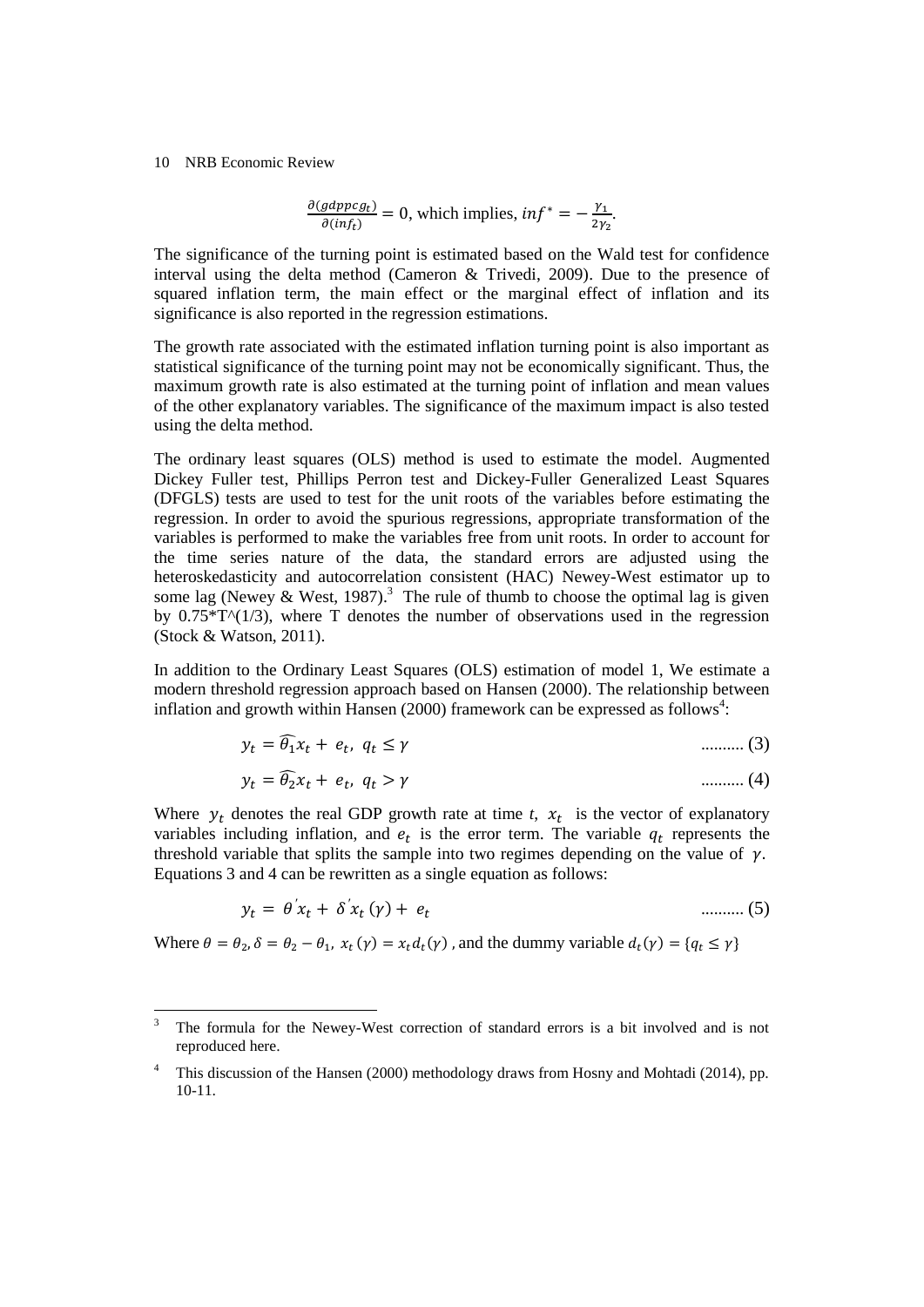Hansen (2000) derives the asymptotic distribution of the least squares estimate of  $\hat{\gamma}$  of the threshold parameter. Thus, this method is an improvement over the popular Khan and Shenhadji (2001) method as it endogenizes the threshold parameter and provides its statistical significance. Equation 5 can be expressed in matrix form as:

$$
Y = X\theta + X_{\gamma}\delta_n + e \tag{6}
$$

Where the regression parameters  $(\theta, \delta_n, \gamma)$  are estimated by the OLS or Maximum Likelihood Estimator, when  $e_t$  is iid and  $N \sim (0, \sigma^2)$ . Hansen (2000) shows that the threshold parameter  $\hat{\gamma}$  can be obtained by minimizing the concentrated sum of squared error function,  $S_n($ 

$$
S_n = S_n(\hat{\theta}(\gamma), \hat{\delta}(\gamma), \gamma) = Y'Y - Y'X_{\gamma}^* \left(X_{\gamma}^* X_{\gamma}^*\right)^{-1} X_{\gamma}^* Y \qquad \qquad \dots \dots \dots \tag{7}
$$

The threshold value can now be uniquely defined as:

$$
\hat{\gamma} = \arg\min S_n(\gamma) \tag{8}
$$

The significance of the threshold variable can be tested under the null hypothesis  $H_0 = \theta_1 - \theta_2$ . However, the parameter  $\hat{\gamma}$  is not identified under the null, and hence the classical t-test or Wald test is not applicable. Hansen (2000) derives the asymptotic distribution of the likelihood test variable using the bootstrap method:

$$
LR = (S_0 - S_1)/\hat{\sigma}^2,
$$

Where  $S_0$  is the residual sum of squares (RSS) under the null ,  $S_1$  is the RSS under the alternative hypothesis (H<sub>1</sub>), and  $\hat{\sigma}^2$  is the residual variance under H<sub>1</sub>.

## **4.2 Data Sources**

Data covers the annual data from the fiscal year  $1978$  to  $2016$ .<sup>5</sup> The choice of the time period is dictated by the data availability from the earliest period. The main data source is the various issues of Economic Survey published by the Ministry of Finance. The data for per capita GDP is taken from the World Development Indicators.

The summary statistics of the data used for estimation is presented in Table 2. The table reports only the summary statistics of 38 observations omitting the 'outliers' of inflation greater than 20 percent and negative economic growth.

<sup>5</sup> <sup>5</sup> Though the initial data starts from 1976, due to the transformation of variables (that is, taking the lag or growth and differencing resulted in a loss of observations.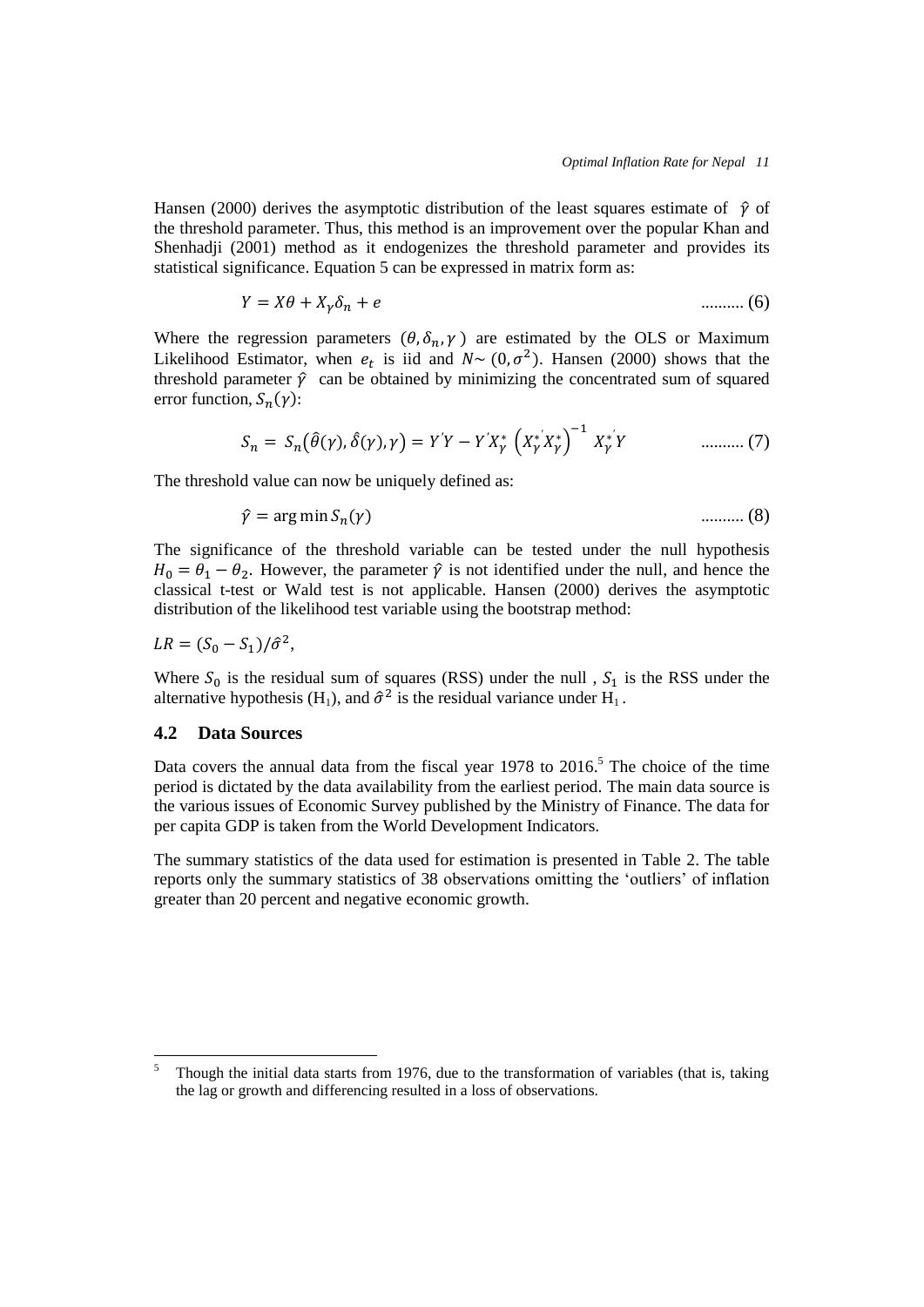|                                            |          | Standard  |          |         |
|--------------------------------------------|----------|-----------|----------|---------|
| <b>VARIABLES</b>                           | Mean     | Deviation | Minimum  | Maximum |
| Real GDP growth                            | 4.292    | 2.398     | $-1.500$ | 10      |
| Inflation                                  | 8.846    | 3.820     | 2.400    | 21.10   |
| Life expectancy                            | 59.09    | 8.048     | 45.20    | 70.70   |
| Trade/GDP growth $(in %)$                  | 1.784    | 7.198     | $-18.50$ | 18.23   |
| Saving/GDP growth(in $\%$ )                | $-0.730$ | 20.75     | $-45.20$ | 53.06   |
| Exchange rate overvaluation/undervaluation | $\theta$ | 10.77     | $-32.32$ | 23.62   |
| Difference of lagged log per capita GDP    | 0.0494   | 0.0722    | $-0.169$ | 0.208   |

|  |  |  | <b>Table 2: Summary Statistics</b> |  |
|--|--|--|------------------------------------|--|
|--|--|--|------------------------------------|--|

Figure 2 depicts real GDP growth and inflation against time. There does not seem to be a discernible relationship between economic growth and inflation. Figure 3 plots economic growth against inflation rate in order to inspect the relationship between these variables. The quadratic trend seems to better fit the data than the linear trend. However, the relationship does not include the effects of other explanatory variables.



**Figure 2: Inflation and Real GDP Growth Figure 3: Relationship between Inflation and Growth**



## **V. RESULTS**

Before estimating the models we need to ensure that dependent variable (real GDP growth) and explanatory variables are integrated of the same order (Enders, 2004). Augmented Dickey Fuller test, Phillips Perron test and Dickey-Fuller Generalized Least Squares (DFGLS) tests are used to test for the unit roots of the variables. The tests reveal that the inflation variable is stationary while other variables are non-stationary. Since, the dependent variable is stationary, all the non-stationary variables are transformed into growth form to ensure that all variables are stationary. The latter transformation possibly results into the loss of information and renders the interpretation of the regression coefficients of those variables a bit difficult. However, since our main interest is the estimation of quadratic inflation-growth relationship, this transformation is unlikely to affect our results.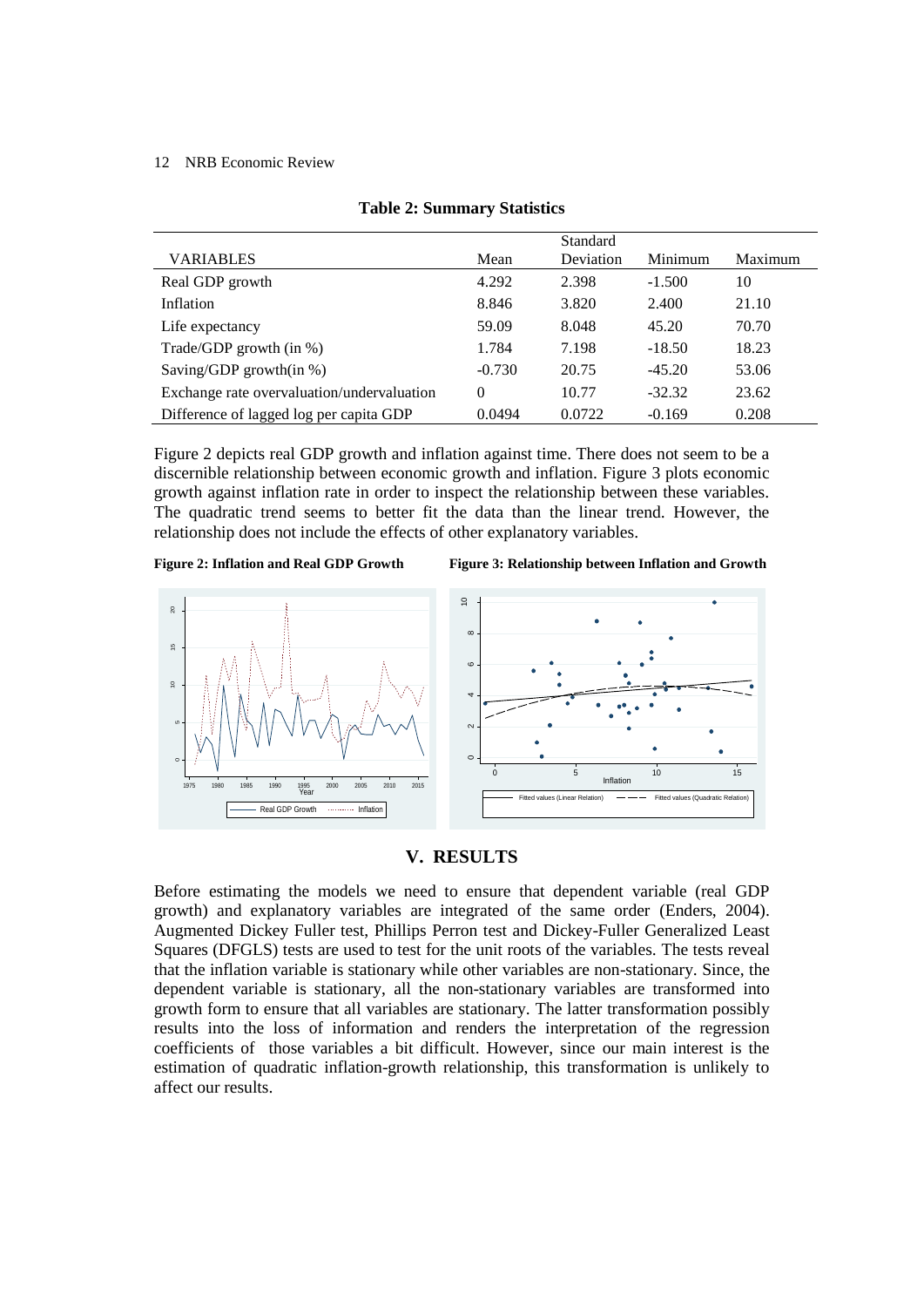The OLS estimations of the model 1 are reported in Table 3. The first column of the Table 3 shows that there is no statistically significant relationship between inflation and growth when we have a basic set of conditioning variables without the squared inflation term (Model 1, Table 3).

However, with the full set of conditioning variables in columns 2–4 (Table 3), the quadratic term of inflation becomes significant at 5 percent level. Moreover, the joint test of significance of both the linear and squared inflation term shows that the combined effect is significant at 5 percent level. The negative coefficient of the squared inflation terms suggests that there is possibly an inverted relationship between inflation and growth.

|                                            | (1)       | (2)       | (3)       | (4)        |
|--------------------------------------------|-----------|-----------|-----------|------------|
| VARIABLES                                  | Model 1   | Model 2   | Model 3   | Model 4    |
|                                            |           |           |           |            |
| Inflation                                  | $-0.03$   | $0.33**$  | $0.30**$  | $0.41***$  |
|                                            | (0.074)   | (0.151)   | (0.144)   | (0.128)    |
| <b>Inflation Squared</b>                   |           | $-0.02**$ | $-0.02**$ | $-0.03***$ |
|                                            |           | (0.010)   | (0.010)   | (0.011)    |
| Difference of lagged log per capita GDP    |           |           | $-6.88$   | $-7.56$    |
|                                            |           |           | (6.820)   | (6.209)    |
| Saving/GDP growth (in %)                   | $0.01\,$  | 0.01      | 0.01      | 0.01       |
|                                            | (0.011)   | (0.015)   | (0.015)   | (0.014)    |
| Trade/GDP growth (in %)                    | $0.12***$ | $0.14***$ | $0.13***$ | $0.12**$   |
|                                            | (0.040)   | (0.039)   | (0.045)   | (0.045)    |
| Life expectancy                            |           | 0.00      | 0.01      | 0.02       |
|                                            |           | (0.056)   | (0.058)   | (0.045)    |
| Exchange rate overvaluation/undervaluation |           |           |           | $-0.06*$   |
|                                            |           |           |           | (0.031)    |
| Dummy variable                             |           | 1.96      | 2.35      | 3.06       |
|                                            |           | (2.497)   | (2.591)   | (2.854)    |
| Constant                                   | $4.34***$ | 2.98      | 2.92      | 2.13       |
|                                            | (0.811)   | (4.081)   | (3.855)   | (2.805)    |
|                                            |           |           |           |            |
| Observations                               | 39        | 39        | 39        | 39         |
| P-value of Joint Test                      |           | 0.053     | 0.065     | 0.0096     |

|  |  | <b>Table 3: OLS Results</b> |
|--|--|-----------------------------|
|--|--|-----------------------------|

Note. Dependent variable is real GDP growth. Newey-West corrected standard errors with lags 3 in parentheses. P-value of joint test refers to the probability of rejecting the null that both inflation and square of inflation are zero.

\*\*\* p<0.01, \*\* p<0.05, \* p<0.1

The turning point implied by the inflation-growth relationship on Model 4 (Table 3) is given in Table 4. The turning point of inflation occurs at 6.25 percent which is significant at 1 percent level. However, the standard error is quite large resulting in a wide confidence interval. The growth impact associated with this level of inflation depends on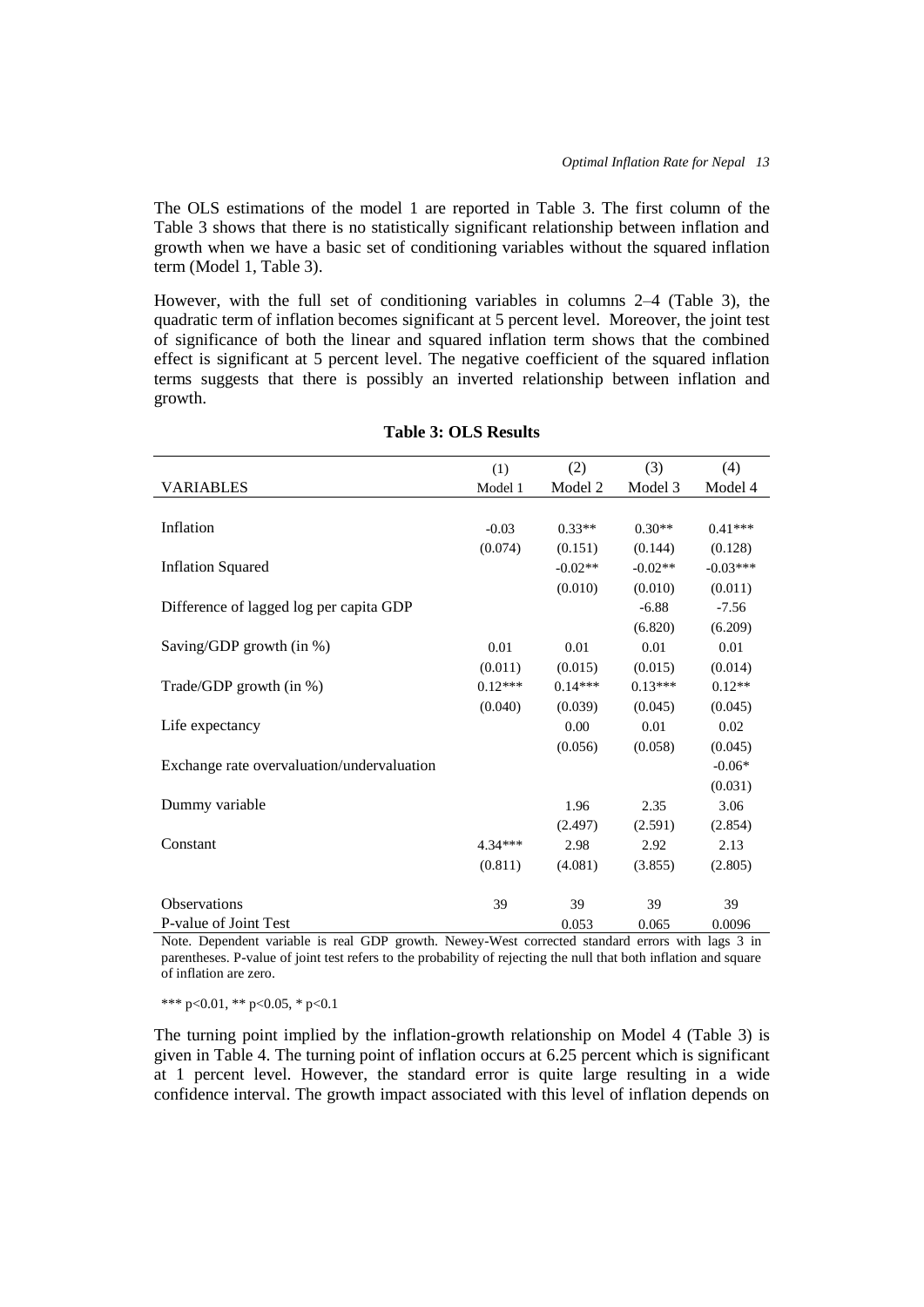the value of other covariates. If we fix the values of other covariates at means, the maximum real GDP growth impact associated with the 'optimum' level of inflation is 4.59 percent. The confidence interval of the maximum impact is small compared to the threshold inflation.

|                                   | Point<br>estimate | Standard error | 95 percent confidence<br>interval |
|-----------------------------------|-------------------|----------------|-----------------------------------|
| Turning point (inflation)         | 6.25              | 1.599          | 9.381<br><b>13.12</b>             |
| Maximum growth impact<br>at means | 4.59              | 0.276          | F4.04<br>5.13]                    |

**Table 4: Turning Point of Inflation and its Maximum Impact**

## **Threshold regression**

As an alternative estimation of threshold inflation, Models 3 and 4 are estimated using Hansen (2000) methodology. First, the null hypothesis of no threshold effect is tested using 10,000 bootstrap replications, the p-value for the threshold model using inflation rate is marginally significant at 0.011. The test suggests that there is a sample split based on the threshold level of inflation at 5 percent level of significance.

Figure 4 shows the graph of the normalized likelihood ratio sequence  $LR_n^*(\gamma)$  as the function of threshold

inflation. The LS estimate of  $\gamma$  is the value that minimizes this graph, which occurs at  $\hat{\gamma} = 6.40$  %. The 95 % critical value of 7.35 is also plotted, so we can read off the asymptotic 95 %  $\text{confidence}$  set  $\widehat{\Gamma}^*$ =[6.40, 9.30] from the graph where  $LR_n^*$  ( crosses the dotted line. These results suggest that there is





an evidence of two-regime specification, though there is considerable uncertainty about the value of the threshold.

The comparison of the threshold estimates from the OLS and the threshold estimations show that there is some of evidence of threshold effect of inflation. The confidence intervals also overlap in these cases, showing the robustness of the result. Thus, the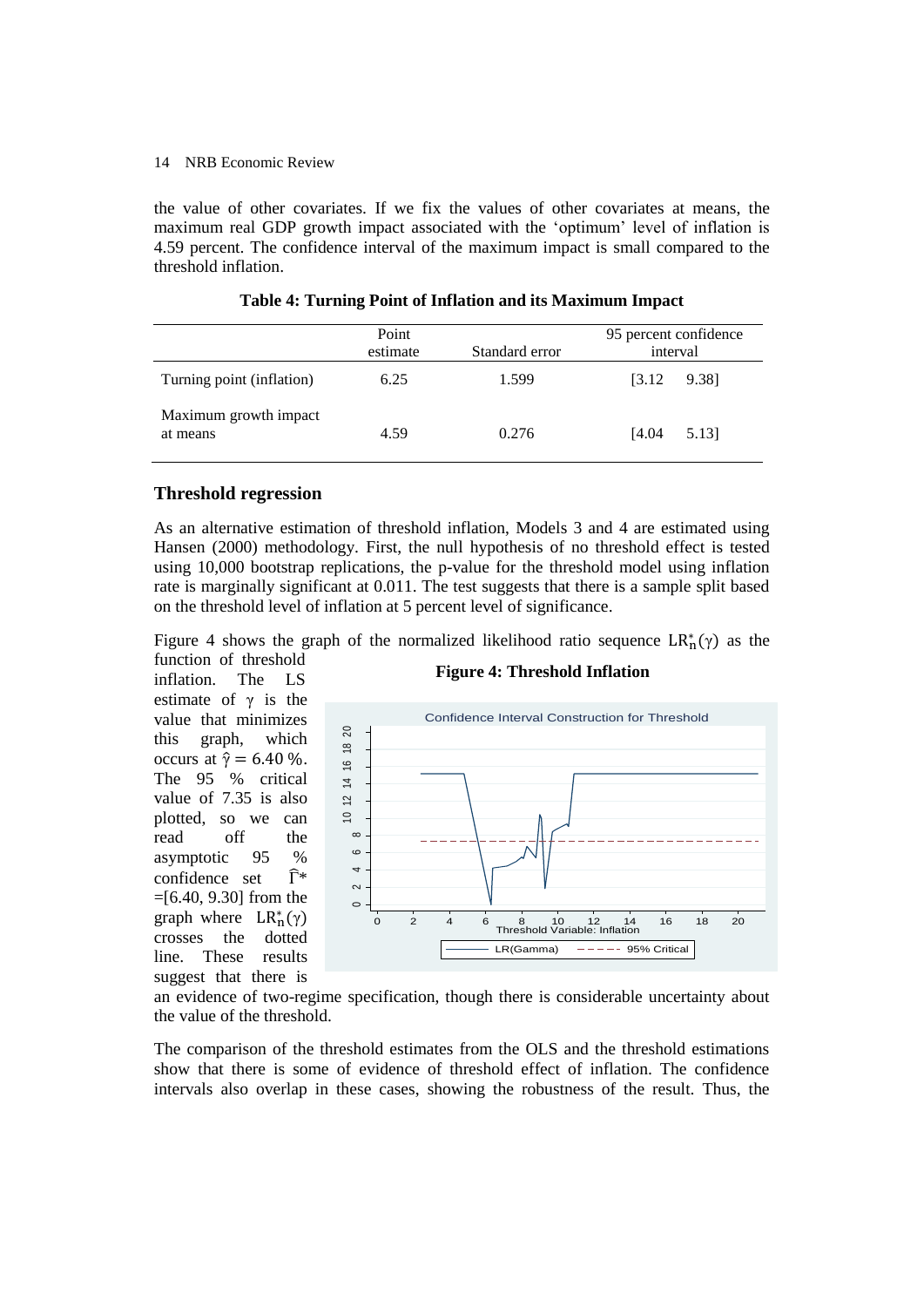results broadly suggest that the threshold inflation falls within the range of around 6 to 9 percent. The wide confidence intervals of these estimations may also be a result of few observations available for estimation.

The estimations of threshold inflation suggest that there is a sample split of two regimes based on inflation rate. We assume the sample split level of 6.5 percent and re-run the regressions. Table 5 indicates that below the 6.5 percent threshold, inflation has a might have a positive impact on growth. When inflation exceeds 6.5 percent, it seems to have negative impact on growth, though the result is not statistically significant. Due to sample split, the number of observations in both samples was reduced, and the regression coefficients obtained may not be very reliable.

| <b>VARIABLES</b>                    | Sample Split 1 | Sample Split 2 |
|-------------------------------------|----------------|----------------|
|                                     |                |                |
| Inflation                           | 0.23           | $-0.37$        |
|                                     | (0.506)        | (0.315)        |
| Difference of lagged log per capita |                |                |
| <b>GDP</b>                          | $-59.67$       | $-6.61$        |
|                                     | (26.699)       | (7.350)        |
| Saving/GDP growth(in $\%$ )         | 0.14           | 0.00           |
|                                     | (0.087)        | (0.021)        |
| Trade/GDP growth $(in %)$           | $-0.03$        | 0.11           |
|                                     | (0.113)        | (0.074)        |
| Life expectancy                     | $-0.10$        | 0.03           |
|                                     | (0.067)        | (0.054)        |
| Exchange rate overvaluation         | 0.08           | $-0.06$        |
|                                     | (0.069)        | (0.051)        |
| Dummy variable                      |                | 2.84           |
|                                     |                | (3.501)        |
| Constant                            | 12.86          | 5.86           |
|                                     | (6.254)        | (4.255)        |
| Observations                        | 10             | 29             |

## **Table 5: OLS Results on Sample Split**

Note. Dependent variable is real GDP growth. Newey-West corrected standard errors with 3 lags in parentheses. Sample 1 and Sample 2 refer to the observations when inflation rate is below and above 6.5 percent respectively.

\*\*\* p<0.01, \*\* p<0.05, \* p<0.1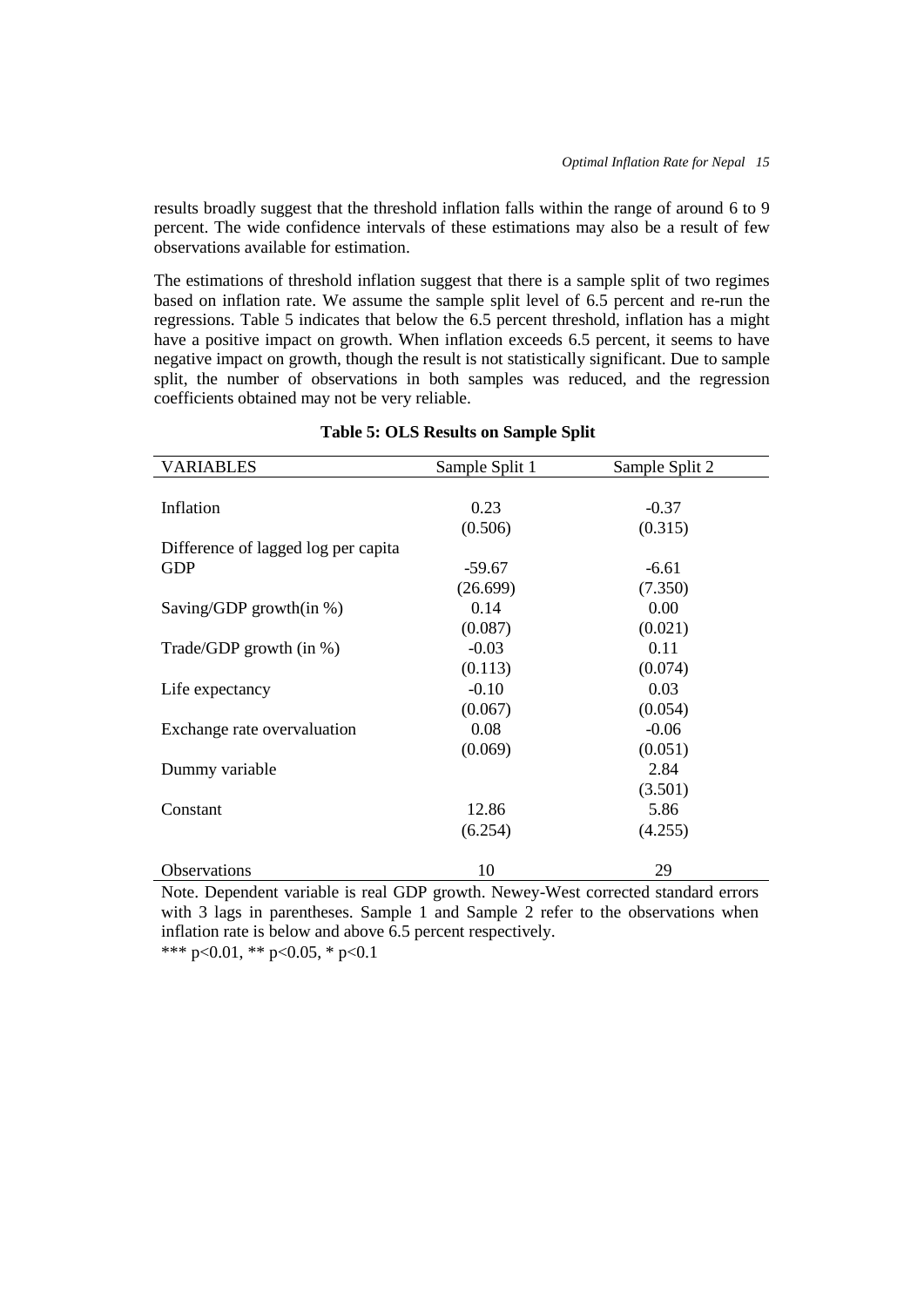## **VI. CONCLUSION**

From the regression results, there is some evidence to suggest the existence of a threshold level of inflation in Nepal. The OLS method estimates the turning point of inflation to be 6.25 percent while that of the Hansen (2000) method shows the threshold level to be 6.40 percent. However, the confidence intervals of the threshold level are large in both estimations suggesting the uncertainty of the estimates. This optimal range of inflation, however, is consistent with earlier findings in the literature on developing countries (Khan and Shenhadji, 2001). The maximum impact on growth associated with the turning point, and at the mean levels of other explanatory variables is quite high at 4.59 percent.

The large standard errors associated with the threshold estimations may be due to the small sample size, data limitations and short-run developments exerting a significant impact on inflation – such as failure of agricultural crops, high prices of imported products and depreciation in the exchange rate. Several previous studies have also argued that the inflation in Nepal is significantly affected by other non-economic structural and political factors. Moreover, the above threshold estimates are based on past data, and a more forward-looking approach is needed to assess the appropriate level of inflation. The uncertainty in the level of threshold level of inflation also suggests that it is better to adopt a 'target' range or band of inflation instead of point estimate in Nepal. A range also enhances transparency and predictability in the monetary policy by signaling the maximum tolerance levels of monetary policy to accommodate unanticipated shocks (RBI, 2014).

Given the pegged exchange rate regime and about two-third of total trade with India, Nepal's inflation is mostly influenced by India. Thus, the sustainability of the peg crucially depends on maintaining the inflation close to that of India to prevent the misalignment of exchange rate. The average annual inflation differential of Nepal with India since 1976 has been around 1.5 percent. With the adoption of flexible inflation targeting by Reserve Bank of India, inflation has come down significantly in India, and the RBI has committed to target the inflation level to 4 percent with  $+/-2$  percent band. Thus, Nepal should also adopt an inflation target range around the computed optimal inflation rate to lower the inflation expectation and enhance economic growth.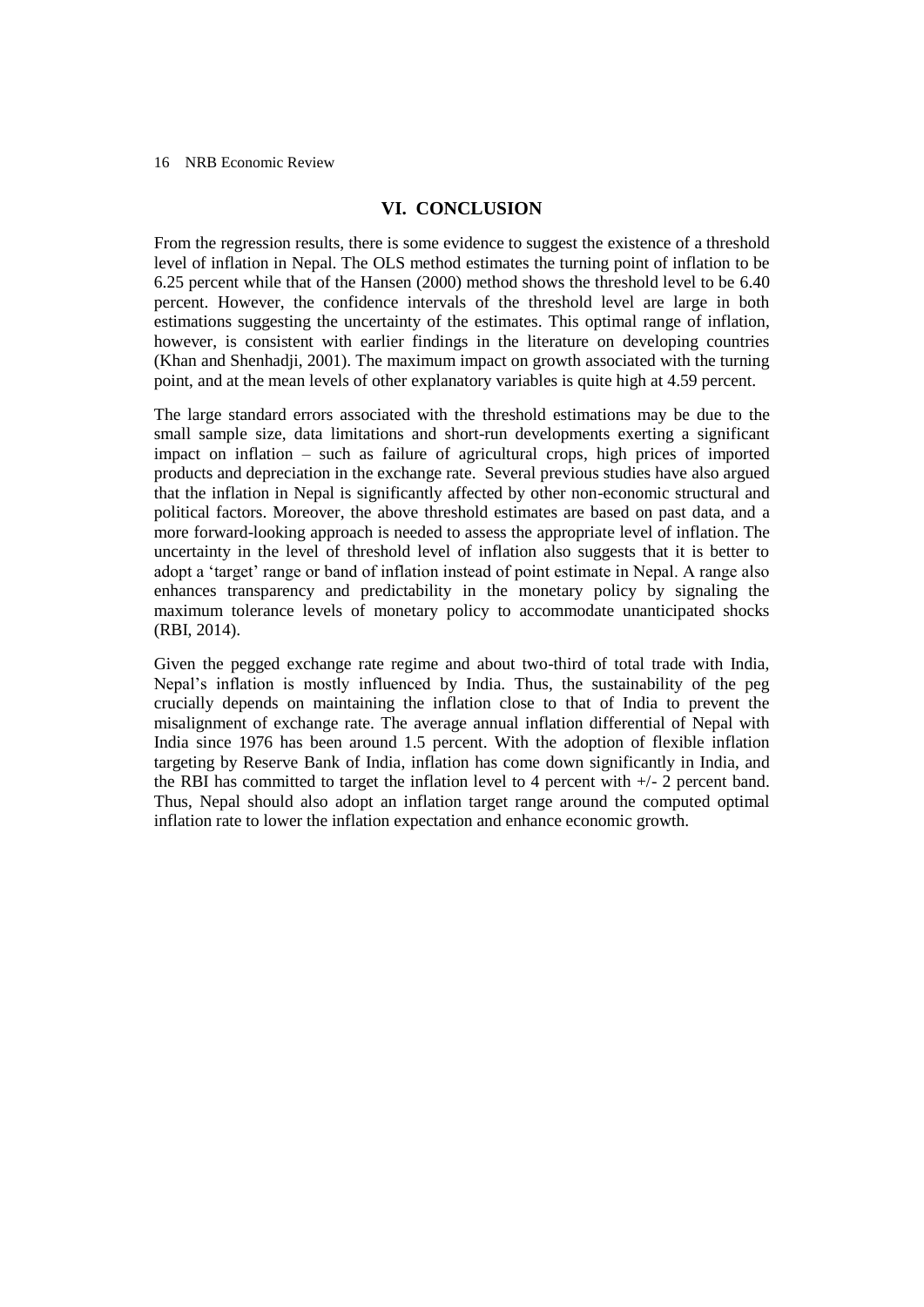#### **REFERENCES**

- Anand, R., Prasad, E., and B. Zhang. 2015. What Measure of Inflation Should a Developing Country Central Bank Target? *IMF Working Paper, WP/15/205*, 1-37.
- Aghion, P., Comin, D., Howitt, P., and I. Tecu. 2009. When Does Domestic Saving Matter for Economic Growth. *Harvard Business School, Working Paper 09-080*.
- Barro, R. 1997. *Determinants of Economic Growth: A Cross-Country Empirical Study.* Massachusetts Institute of Technology.
- Bhatta, S. R. 2015. Optimal Rate of Inflation for Nepal: An Empirical Investigation. *2nd International Conference on Economics and Finance.* Kathmandu.
- Bhushal, T. P., and S. Silpakar. 2011. Growth and Inflation: Estimation of Threshold Point for Nepal. *Economic Journal of Development Issues, 13 and 14*(1-2).
- Billi, R. M., and G. A. Kahn. 2008. What Is the Optimal Inflation Rate? *Economic Review, Federal Reserve of Kansas*, 1-28.
- Bosworth, B., and S. Collins. 2003. *The Empirics of Growth: An Update.* Brookings Institution.
- Cameron, A., and P. K. Trivedi. 2009. *Microeconometrics Using Stata.* Stata Press.
- Domar, E. 1946. Capital Expansion, Rate of Growth, and Employment. *Econometrica, 14*(2), 137- 147.
- Drukker, D., Gomis-Porqueras, P., and P. Hernandez-Verme. n.d. Threshold Effects in the Relationship Between Inflation and Growth: A New Panel-Data Approach.
- Enders, W. 2004. *Applied Econometric Time Series.* New Delhi: Joh Wiley and Sons.
- Fabayo, J. A., and O. T. Ajilore. 2006. Inflation: How Much is Too Much for Economic Growth in Nigeria. *Indian Economic Review, XXXXI*(2), 129-147.
- Fisher, S. 1993. Inflation and Growth. *National Bureau of Economic Research Working Paper No. 1235*.
- Gillman, M., Harris, M., and L. Matyas. 2001. Inflation and Growth: Some Theory and Evidence. *Central European University Working Paper N0. 1/2001*.
- Ginting, E. 2007. Is Inflation in India an Attractor of Inflation in Nepal. *IMF Working Paper, WP/06/279*.
- Gordon, R. 1997. The Time Varying NAIRU and Its Implications for Economic Policy. *Journal of Economic Perspectives, 11*, 11–32.
- Government of Nepal. Various years. *Economic Survey.* Kathmandu: Ministry of Finance.
- Hansen, B. E. 2000. Sample Splitting and Threshold Estimation. *Econometrica, 68*(3), 575-603.
- Harrod, R. 1939. An Essay in Dynamic Theory. *The Economic Journal, 49*(193), 14-33.
- Huybens, E., and B. D. Smith. 1998. Financial Markets Frictions, Monetary Policy, and Capital Accumulation in a Small Open Economy. *Journal of Economic Theory, 81*, 353–400.
- International Monetary Fund. 2011. *Nepal: Selected Issues.* Washington, D.C.: International Monetary Fund.
- Khan, M. S., and A. S. Senhadji. 2001. Threshold Effects in the Relationship between Inflation and Growth. *IMF Staff Papers WP/00/110, 48*(1), 1-21.